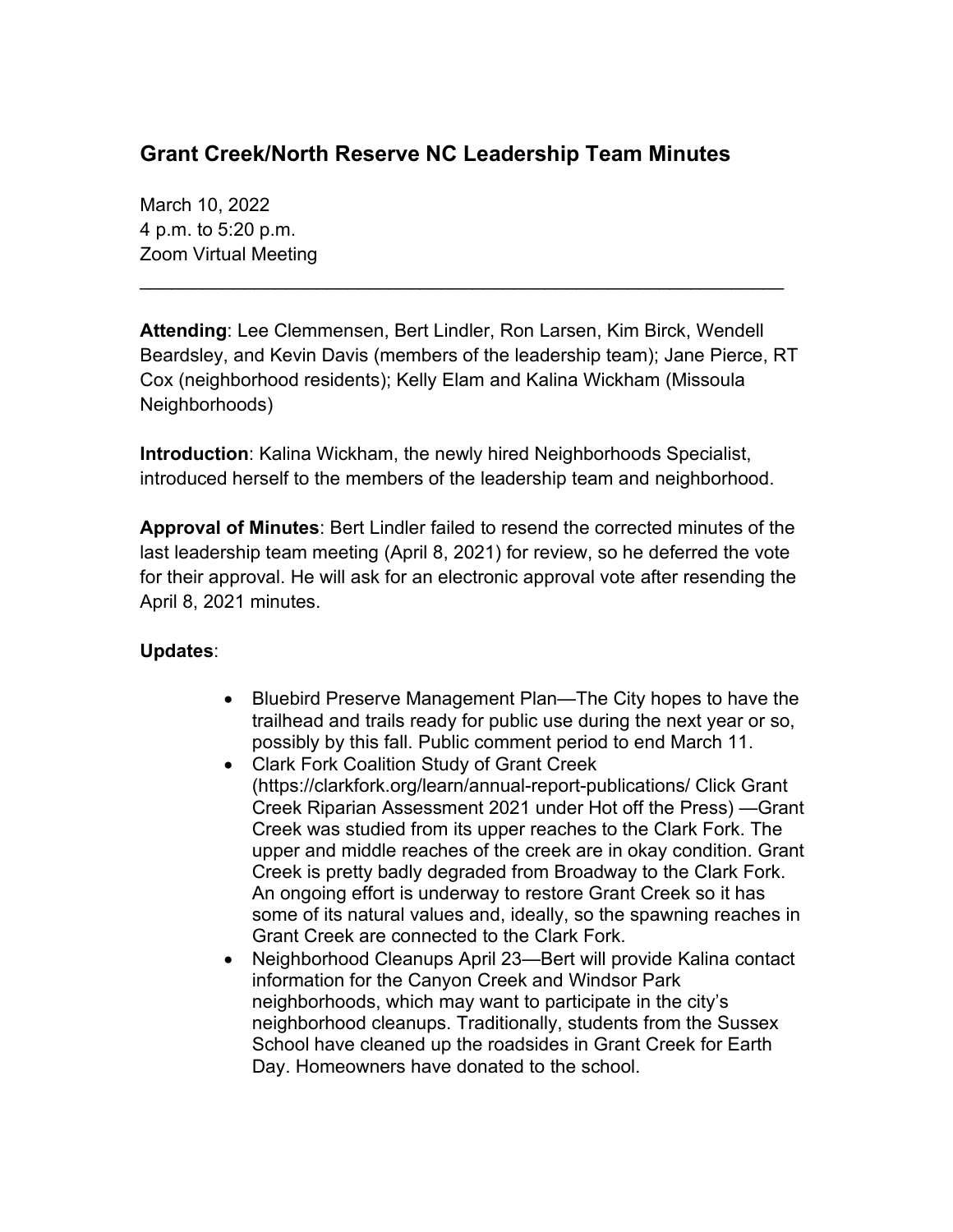- Grant Creek Trail Interpretive Signs, Benches—The Grant Creek Trails Association has produced two interpretive signs in cooperation with the Confederated Kootenai and Salish Tribes' Culture Committee. The signs should be installed along the Grant Creek Trail this spring. In addition, two benches are being carved from larch slabs for two new benches that will be installed along the trail.
- North Reserve Traffic Signal Box Beautification—Two signal boxes that had been wrapped in vinyl were rewrapped last summer using funds from the Grant Creek/North Reserve Neighborhood Council's unspent 2021 budget. Three other signal boxes were to be rebeautified using a \$4,500 Neighborhood Project grant. The signal boxes have not yet been rebeautified because the Covid prevented the Public Arts Committee from meeting in person to hold an art call and evaluate submittals. The Public Arts Committee hopes to have an art call and get these signal boxes rebeautified this summer.

**Rezoning Request 2920 Expo Parkway**: On Sept. 14, 2020, the Missoula City Council denied a rezoning request that would have allowed four-story apartments (RM1-45) for two parcels at 2920 Expo Parkway. Developer Ken Ault has submitted another request to rezone these two parcels for four-story apartments (RM1-45). This time, the request includes a development agreement limiting both parcels to no more than 700 dwelling units (including single-story multi-dwelling structures in addition to the apartment buildings). The Planning Board is scheduled to review the request April 19.

## **Office of Neighborhoods Report**:

**General Meeting Grant Creek/North Reserve Neighborhood Counci**l: The leadership team decided to tentatively schedule a virtual general meeting at 7 p.m. April 12, inviting Ken Ault to discuss his rezoning request; Development Services to discuss the present zoning at 2920 Expo Parkway, the proposed rezoning, and the meaning of development agreements associated with rezoning for particular parcels; and the Friends of Grant Creek to discuss its position on the proposed rezoning.

**Public comment on non-agenda items**: There were no comments on nonagenda items.

**Announcements**: There were no announcements.

**Recording of the Zoom Meeting**: